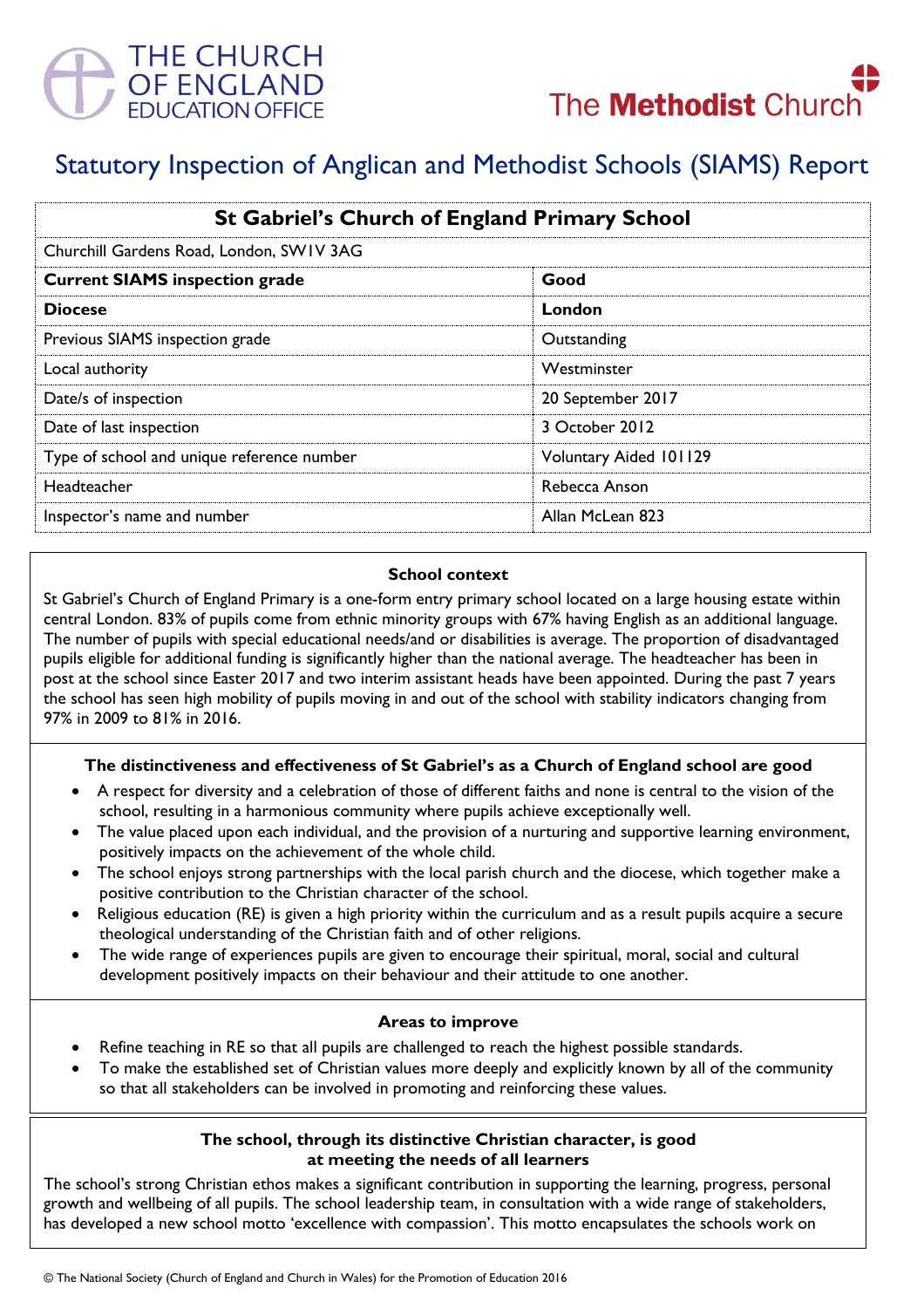developing a clear vision. The impact of the work on this vision can be seen in how pupils are flourishing, both academically and spiritually. All stakeholders recognise the central importance Christianity plays in the relationships between all members of the community in this church school. This is reflected both in attendance figures which have improved and are now broadly in line with national expectations, and in end of school achievement data. The outcomes at the end of Key Stage 2 show that pupils attain significantly above national expectations and make exceptional progress.

The school has selected 15 Christian values which all have an important place in school life. Through a planned programme of collective worship, pupils are able to focus on each value in turn and learn how the values are rooted in biblical teaching. As a result, they are able to give examples of specific Bible stories which illustrate their school values. An example of this was observed during the school Mass where the parable of 'The Good Samaritan' was used to allow the children the opportunity to reflect on how they could show compassion towards one another and others in their communities. When speaking about the school, both parents and children describe it as a 'family', emphasising how the Christian character of the school creates a culture where staff demonstrate a high level of care towards everyone in the community. Parents comment that the staff are always 'warm, welcoming and smiling' and available in the playground at the beginning and end of every day. Parents also stated that the school's values are particularly evident in the way that the children behave towards each other. Positive relationships are enjoyed by all members of the school community. Examples given by parents demonstrate that the children challenge their behaviour in a positive way where it does not conform to the values of the school. Governors and school leaders have rightly recognised the need to review how the schools distinctively Christian vision and values can be made known to all members of the school community more deeply and explicitly.

Collective worship and RE both play a key role in the promotion of children's spiritual, moral, social and cultural (SMSC) development. Pupils clearly value and respect the diversity of faiths around them, both in their school and in the wider community. They enjoy learning about special days and festivals celebrated by other faith groups represented within the school and this makes a valuable contribution to RE.

# **The impact of collective worship on the school community is outstanding**

Collective worship is central to school life and makes a positive impact on the school community. Collective worship is very well planned and responds to careful evaluation through consultation with the school community. The pupils worship committee has resulted in children taking an active leadership role during collective worship as well as in planning and evaluation*.* Leaders ensure that worship covers a broad range of Christian themes with a strong emphasis on the school's Christian values and on important Christian festivals. This enables pupils to have a very good understanding of the nature of worship, the Christian faith and Anglican traditions and practice. During their daily act of worship, pupils are given opportunities to pause and reflect upon biblical teaching, often resulting in practical acts of service to others within the school and beyond. This can be seen in the number of charities the school supports, and most recently in response to the needs of those locally following the Grenfell tragedy. All members of the school community recognise that worship plays a significant role within the life of the school and parents describe how much they benefit from attending the weekly services. Parents comment that the weekly 'family worship' they are invited to is extremely well attended and has an impact on their lives as well as the children as it provides 'peace, reflection and prayer time in a busy world'. Class worship is well developed at the school but further consideration should be given as to how to create a similar atmosphere to that experienced in larger gatherings.

The school is very well supported by the parish priest, who is available to talk to pupils and parents in the playground at the start of the day. The headteacher and parish priest work closely together to ensure pupils develop a secure knowledge and understanding of the Christian faith, including an age appropriate understanding of more complex Christian beliefs, such as that of God as Father, Son and Holy Spirit. The children speak warmly of the clergy led worship and whole school worship stating that 'it is a time for us all to come together and pray, sing and reflect'. The school worship committee ensures there are planned opportunities to lead prayer during Mass and also to carry out Bible readings. Prayer is embedded in the life of the school and weekly prayers are shared with the wider community through the school newsletter. The parish church of St Gabriel's also has a regular cycle of prayers for the school.

# **The effectiveness of the religious education is good**

Religious education has a high profile within the school and pupils clearly enjoy the subject. Where teaching is best, the work is appropriately pitched and carefully planned, providing challenge and support to meet the differing needs of the pupils. Children are given the time and space to explore thought provoking questions. However, not all